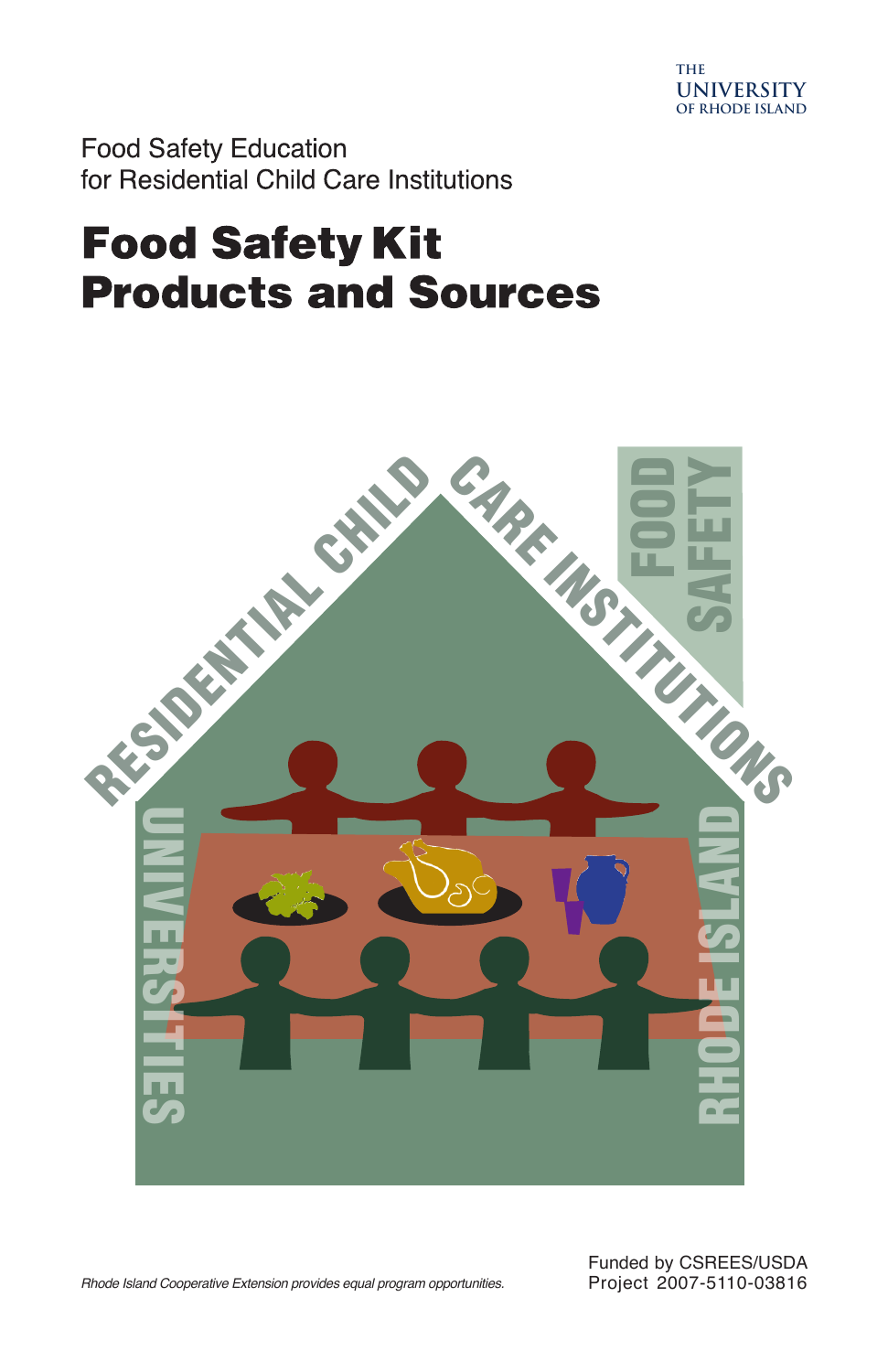## **Sources**

## **Hubert**

9555 Dry Fork Road Harrison, OH 4530-1994 Phone: 866-482-4357 Fax: 513-367-8603 www.hubert.com

## **GLO-GERM**

P.O. Box 189 Moab, UT 84532 Phone: 800-842-6622 Fax: 435-259-5930

## **Day Dots**

1801 Riverbend West Drive Fort Worth, TX 76118 Phone: 800-321-8687 Fax: 800-458-7002 www.daydots.com

## **Miljoco Corporation**

14335 East Nine Mile Road Warren, MI 48089 Phone: 888-888-1498 Fax: 586-777-7891 www.miljoco.com

Disclaimer: Specific items included in this kit are not endorsed by the Universities of Rhode Island and Massachusetts. Similar items are available from other vendors. You should consult your vendor to find the product that is best for your use.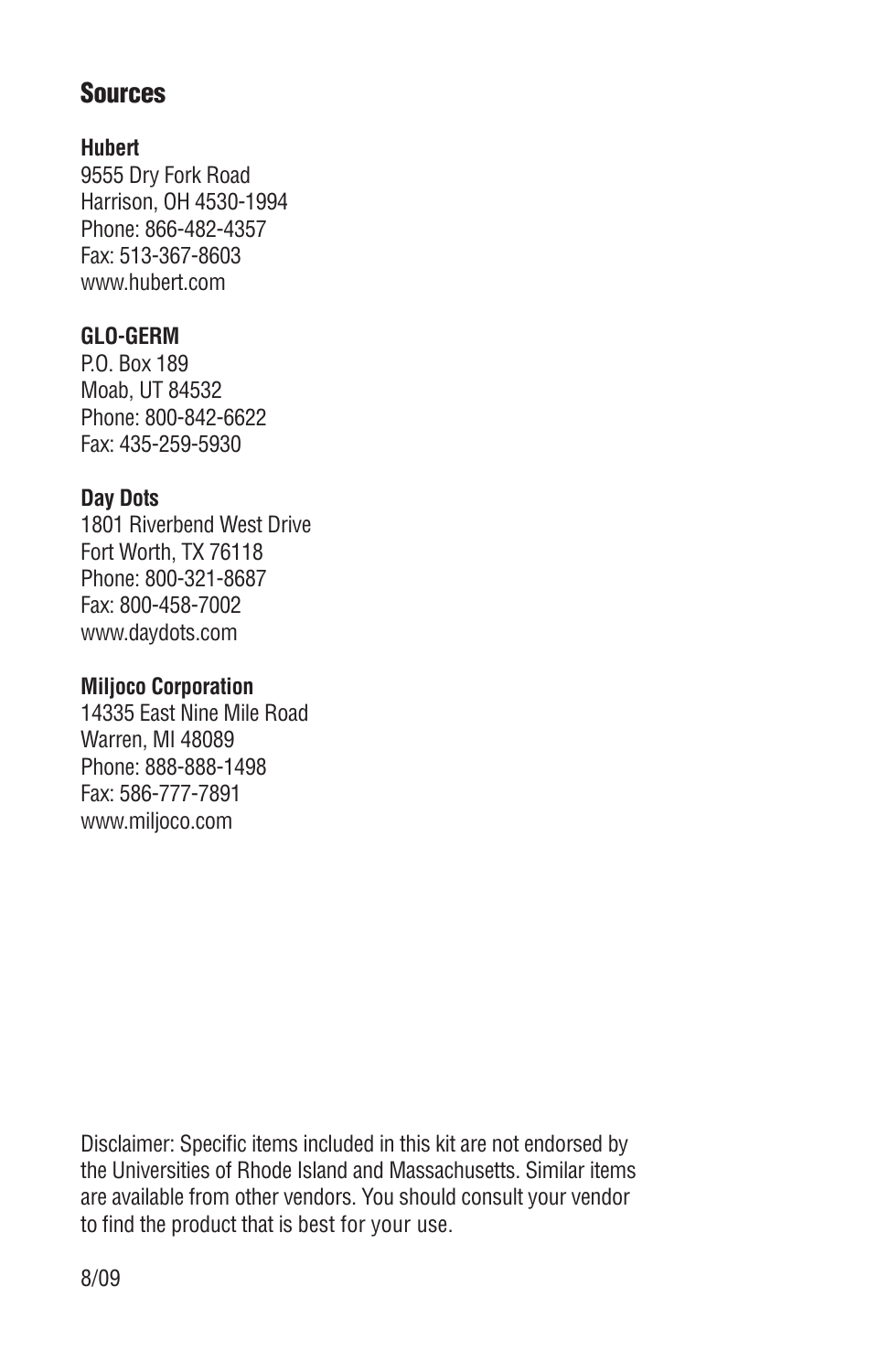#### Alcohol Towelettes



Alcohol wipes should be used to wipe off the food thermometer probe after use to prevent cross contamination. Always throw away the towelette after it has been used.

Source: Hubert

## Disposable Gloves



Disposable gloves should be worn when handling readyto-eat foods. To use disposable gloves properly:

 $\blacksquare$  Wash and dry hands thoroughly before using gloves, when changing to a new pair, and after removing gloves.

 $\blacksquare$  Use a new pair of disposable gloves: when changing tasks; after blowing your nose, touching hair, or going to the bathroom; after four hours of continuous use; when torn, etc.

Disposable gloves are not to be used in place of proper hand washing. Check local regulations about the use (and non-use) of latex gloves.

Source: Hubert

## Colored Cutting Boards



Although colored cutting boards are included in your kit as an added protection against cross-contamination, they are not necessary. Any cutting boards can be used with proper cleaning and sanitizing. It is imperative to wash ALL cutting boards with soap and hot water and to sanitize them between each use!

When using colored cutting boards, designate a color for a specific use and post the information in your food service establishment. For example:

Use the Green board for chopping vegetables/fruits Use the Blue board for preparing fish Use the Red for preparing meat Use the Yellow for preparing poultry Use the Willing for other foods such as cheese, breads, etc.

Source: Hubert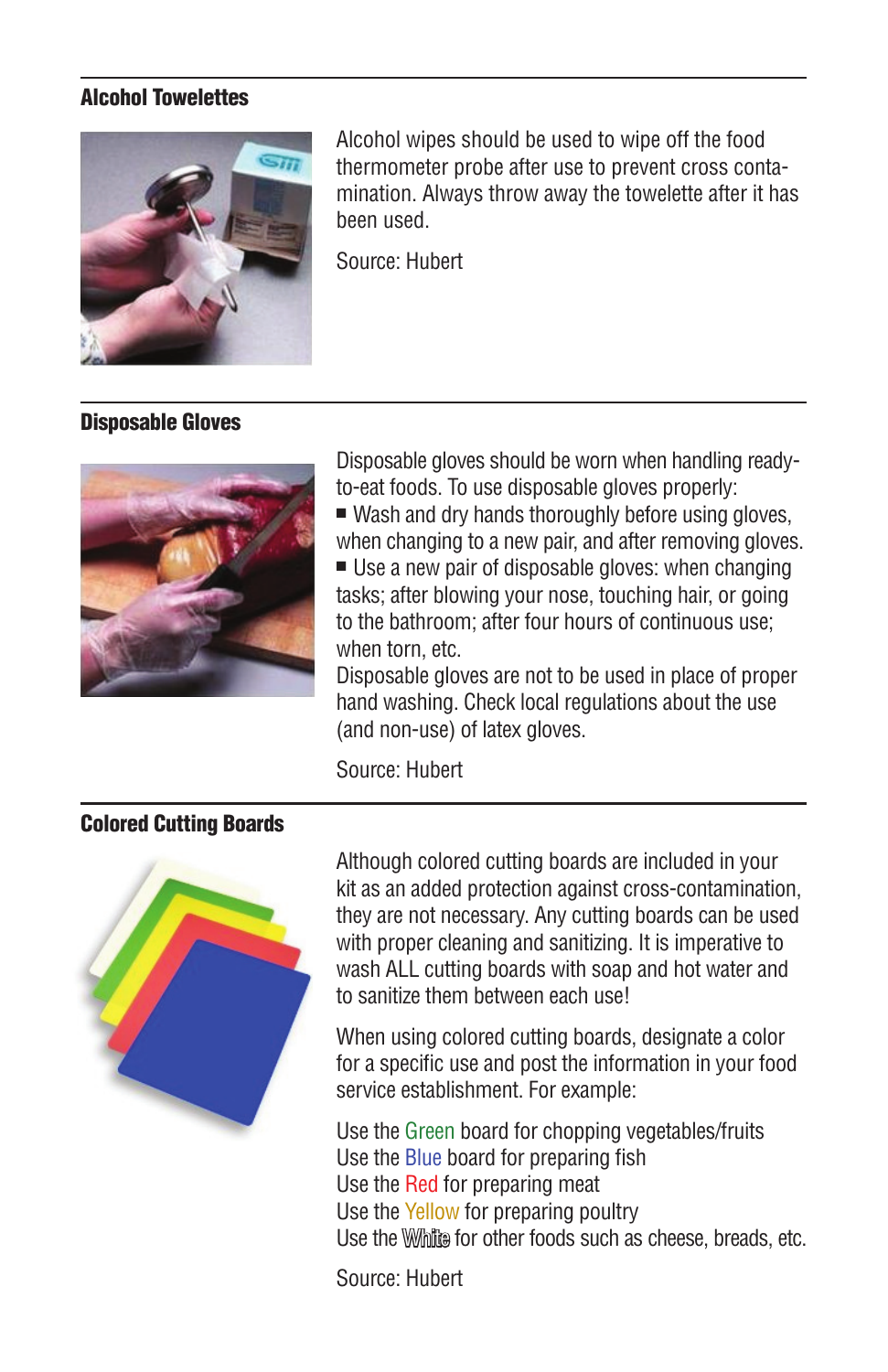#### Dishwasher test strips



A dishwasher test strip should be used to verify the water temperature. To use the test strip, place one on a plate, cup, etc. to be washed. Following the dishwasher cycle the strip should be bright orange indicating the water temperature has reached 165°F. If the strip does not turn orange it indicates the water temperature is not high enough and therefore cannot be used to sanitize. Have maintenance check your dishwasher.

Source: Hubert

### Test Strips for Determining Sanitizer Strength



Test strips are used to determine sanitizer strength of the water being used to sanitize clean dishes, pots, utensils, etc. These strips are used to test for the proper concentration of the sanitizing agent being used. Place a droplet of water onto the strip and wait for the color to change. The strip can also be dipped into a clean, small container of sanitizer. Color change reflects the sanitizer concentration. Match the color on the strip to the pakkage to find chemical strength in ppms.

Chlorine: 50–200 ppm Quats: 200–400 ppm

The results should be recorded on the *Food Contact Surfaces Cleaning and Sanitizing Log* which is included in the food safety kit.

Source: Hubert

#### Glo-Germ Kit



The GLO-GERM kit can be used to demonstrate proper handwashing. Apply a small amount of lotion to hands and rub in. Shine UV light onto hands. White spots indicate improper handwashing and the possibility of bacteria that could be transferred to food and cause illness. Wash hands and view again with UV light.

Source: Glo-Germ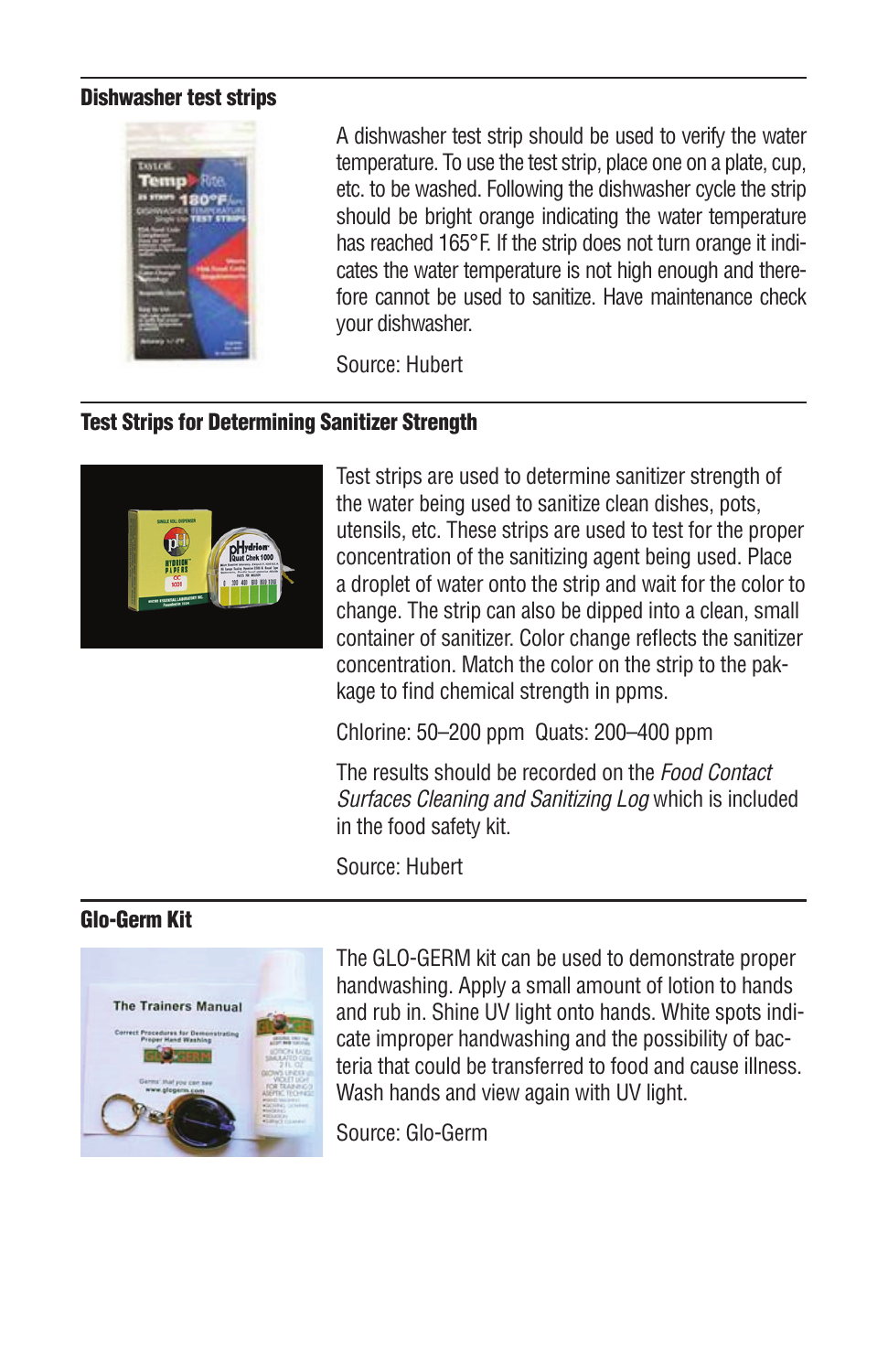#### Day-Dots Stickers



Day Dots are used for inventory control and to control food quality as well as food safety. They should be used after opening a product and before placing it in the refrigerator for storage. The labels should be marked with the date and time the food product was originally opened. Use older foods first: First In First Out. Labels like these are used to determine how old the product is and when it should be reused or discarded. The day dots in this kit are dissolvable labels.

Source: Day Dots

#### Refrigerator Thermometer



Refrigerator thermometers are used to measure the air temperature of the refrigerator. Controlling temperature is one of the critical factors in controlling bacterial growth in food. The thermometer should be hung in the center of your refrigerator. The temperature should be checked in the morning and afternoon to ensure that the refrigerator is maintaining the proper temperature between 34°and 40°F. Temperatures should be recorded on the *Refrigerator Temperature Log* sheet which is included in the food safety kit.

Source: Miljoco Corporation

## Food Thermometer



A food thermometer is used to ensure foods are cooked to an internal temperature high enough to destroy harmful bacteria. The sensor of a digital thermometer is located at the tip of the probe so inserting the thermometer one-half inch into the food is sufficient. When using a bimetallic thermometer be sure the "dimple"(indentation on the stem of the thermometer) is completely inserted into the center of the meat or casserole. A digital thermometer is preferred for measuring temperatures of thin foods such as hamburger patties; however, if only a bi-metallic thermometer is available the probe should be inserted sideways with the dimple in the very center of the patty.

Calibrate/test thermometers frequently to ensure accuracy. Use an ice bath or boiling water to check temperatures: ice bath should have a reading of 32°F and boiling water should read 212°F.

Source: Miljoco Corporation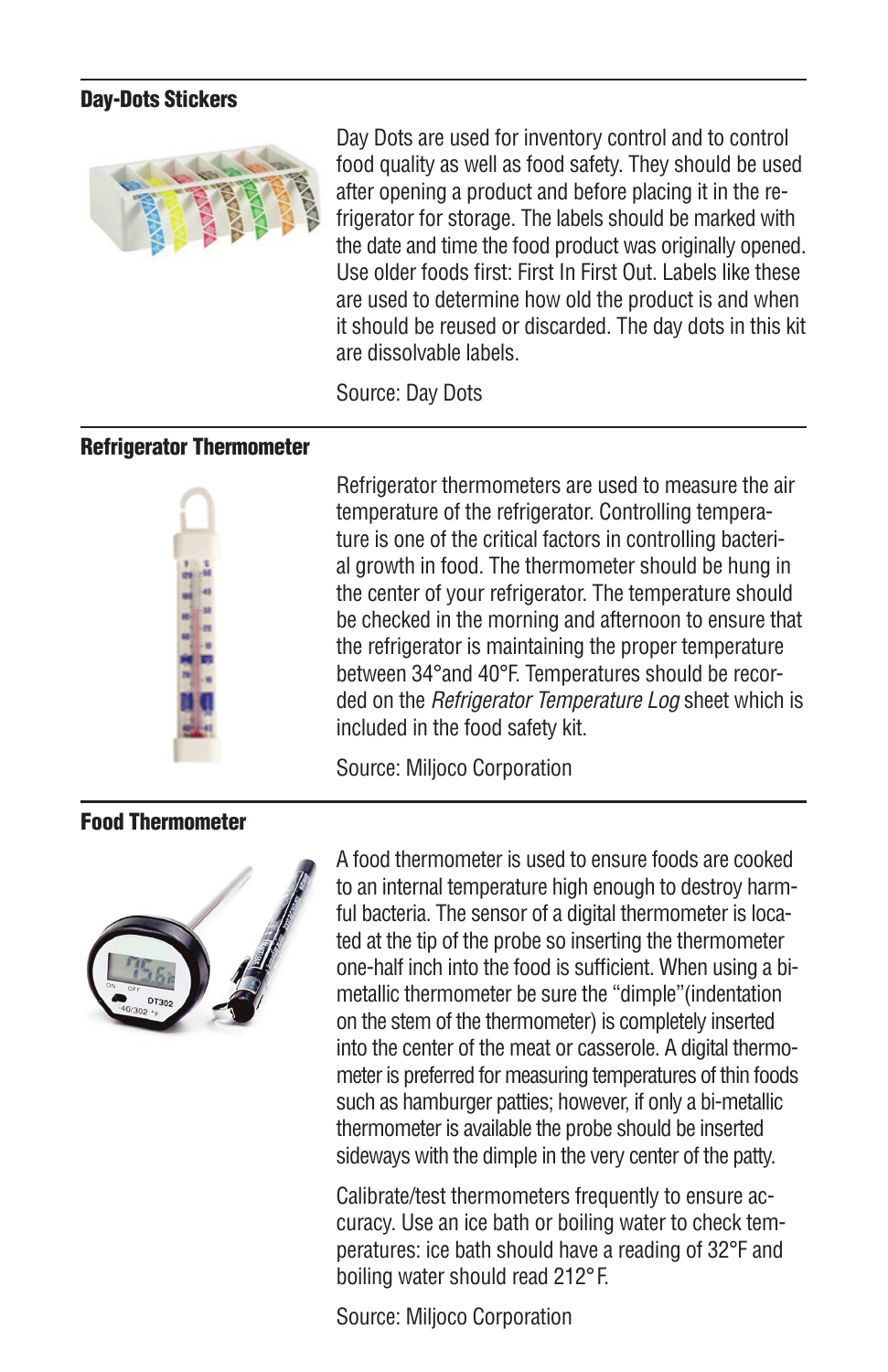## Charts and Logs

#### **Logs and Audit Forms**

The following forms are included in the food safety kit. It is suggested to keep copies of the completed forms for at least 30 days. They should also be reviewed periodically to insure that Stanadard Operating Procedures and correct food safety practices are being followed. If not, the proper steps should be taken to correct the practices.

#### **Refrigerator Temperature Log**

Refrigerator temperatures should be taken twice a day to ensure proper temperature and control of bacteria growth. The temperature of the refrigerator should be checked at least twice a day, in the morning and afternoon. The temperature should be recorded in a *Refrigerator Temperature Log* sheet included in the food safety kit. Deviations and corrective actions should be noted in the log. It is suggested that logs should be saved for at least 30 days. Refrigerator temperature should be between 34° and 40°F.

#### **Food Temperature Log**

Food temperatures should be taken with a food thermometer to ensure foods are cooked or served at the proper temperature to control or destroy the growth of bacteria. Once taken, food temperatures should be recorded on a *Food Temperature Log* sheet included in the food safety kit. For temperatures that do not meet the requirements, corrective action should be noted. It is suggested that logs should be saved for at least 30 days.

#### **Log for Thermometer Accuracy**

Thermometers should be checked for accuracy or a regular basis and the results recorded. This chart is included in the food safety kit.

#### **Sanitation Log**

After checking the sanitizer concentration of the water used to sanitize pots, pans, dishes, etc. the level should be recorded on the sanitation log. Sanitizer levels should be checked using a test strip every time sanitizer is prepared, used or the sanitizing sink refilled.